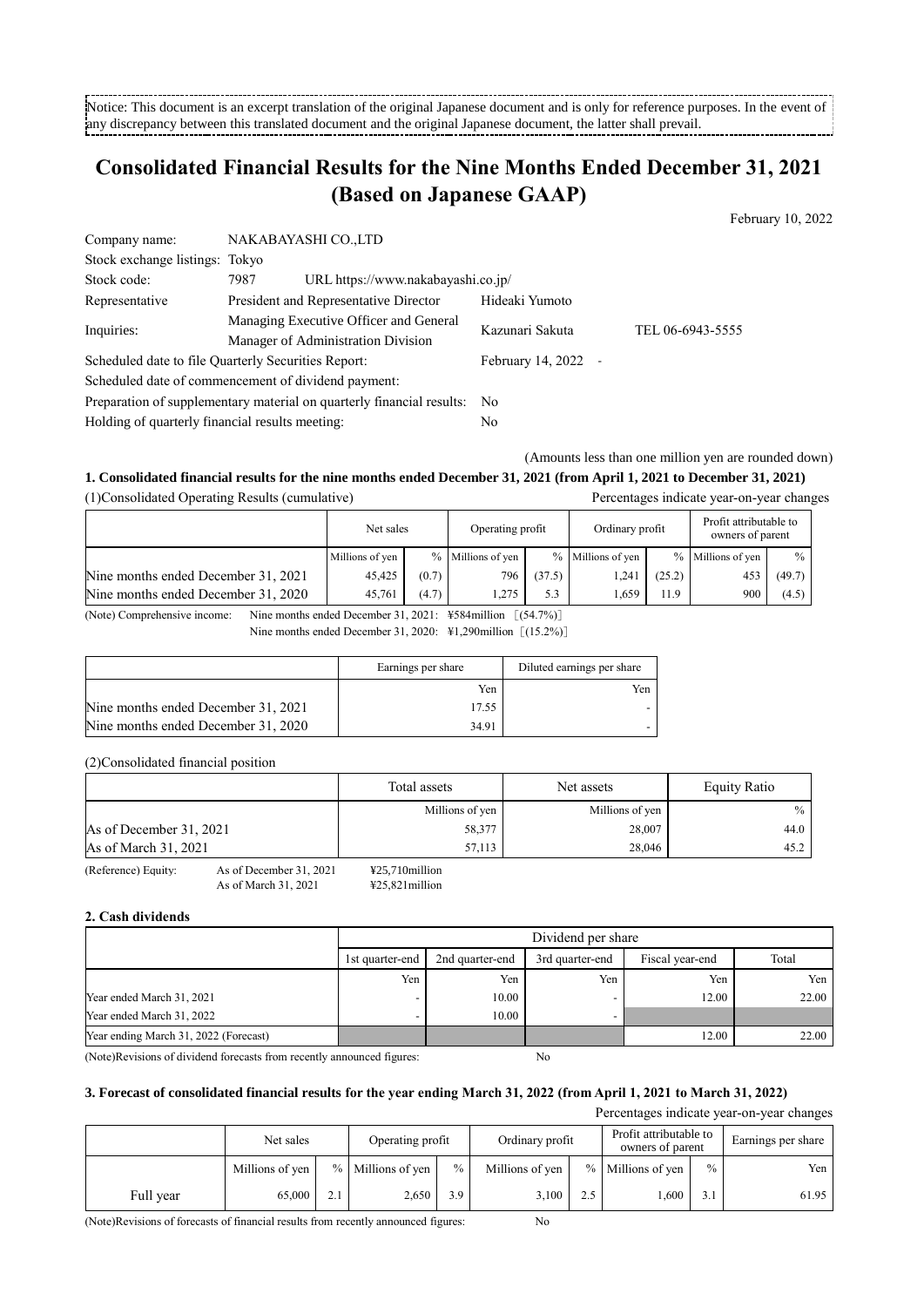| 7.11000                                                                                                                   |                |
|---------------------------------------------------------------------------------------------------------------------------|----------------|
| (1) Changes in significant subsidiaries during the nine months ended December 31, 2021                                    | N <sub>0</sub> |
| (changes in specified subsidiaries resulting in the change in scope of consolidation):                                    |                |
| (2) Application of special accounting methods for preparing quarterly consolidated financial statements:                  | N <sub>0</sub> |
| (3) Changes in accounting policies, changes in accounting estimates, and restatement of prior period financial statements |                |
| Changes in accounting policies due to revisions to accounting standards and other regulations:                            | Yes            |
| Changes in accounting policies due to other reasons:                                                                      | N <sub>0</sub> |
| Changes in accounting estimates:                                                                                          | No.            |
| Restatement of prior period financial statements:                                                                         | N <sub>0</sub> |
|                                                                                                                           |                |

(4) Number of issued shares (common shares)

4. Notes

| As of December 31, 2021                                                                       |                   | 28,794,294 shares   As of March 31, 2021 | 28,794,294 shares |  |  |
|-----------------------------------------------------------------------------------------------|-------------------|------------------------------------------|-------------------|--|--|
| Number of treasury shares at the end of the period                                            |                   |                                          |                   |  |  |
| As of December 31, 2021                                                                       |                   | 2,955,707 shares   As of March 31, 2021  | 2,993,787 shares  |  |  |
| Average number of shares during the period (cumulative from the beginning of the fiscal year) |                   |                                          |                   |  |  |
| Nine months ended December 31, 2021                                                           | 25,823,392 shares | Nine months ended December 31, 2020      | 25,786,165 shares |  |  |

※This financial results report is not subject to the audit by a certificated public accountant or an auditing firm.

※Explanation and other special notes concerning the appropriate use of business performance forecasts.

(Cautionary Statement with Respect to Forward-Looking Statements)

The earnings forecasts and other forward-looking statements herein are based on information currently available to the Company and on certain assumptions deemed to be reasonable. Actual results, etc. may differ materially from the forecasts due to various factors. For notes on the assumptions underlying the earnings forecasts and the earnings forecasts, please refer to "1. Qualitative Information on Quarterly Financial Results, (3) Explanation of Consolidated Earnings Forecasts and Other Forward-Looking Information" on page 3.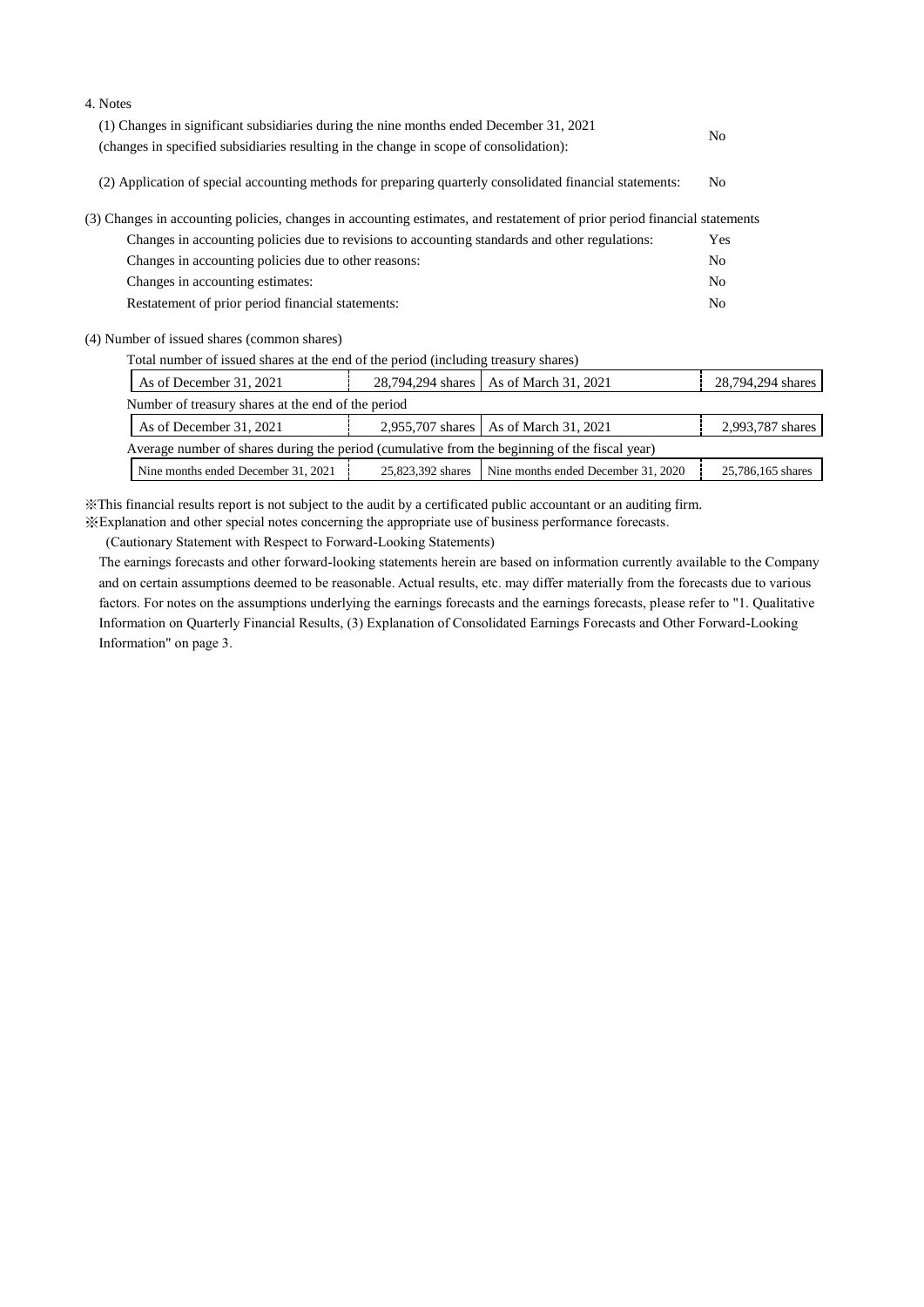## ○Accompanying Materials-Contents

| 2              |
|----------------|
| 2              |
| 3              |
| 3              |
| $\overline{4}$ |
| 4              |
| 6              |
| 8              |
| 8              |
| 8              |
| 8              |
| 8              |
| 9              |
| -11            |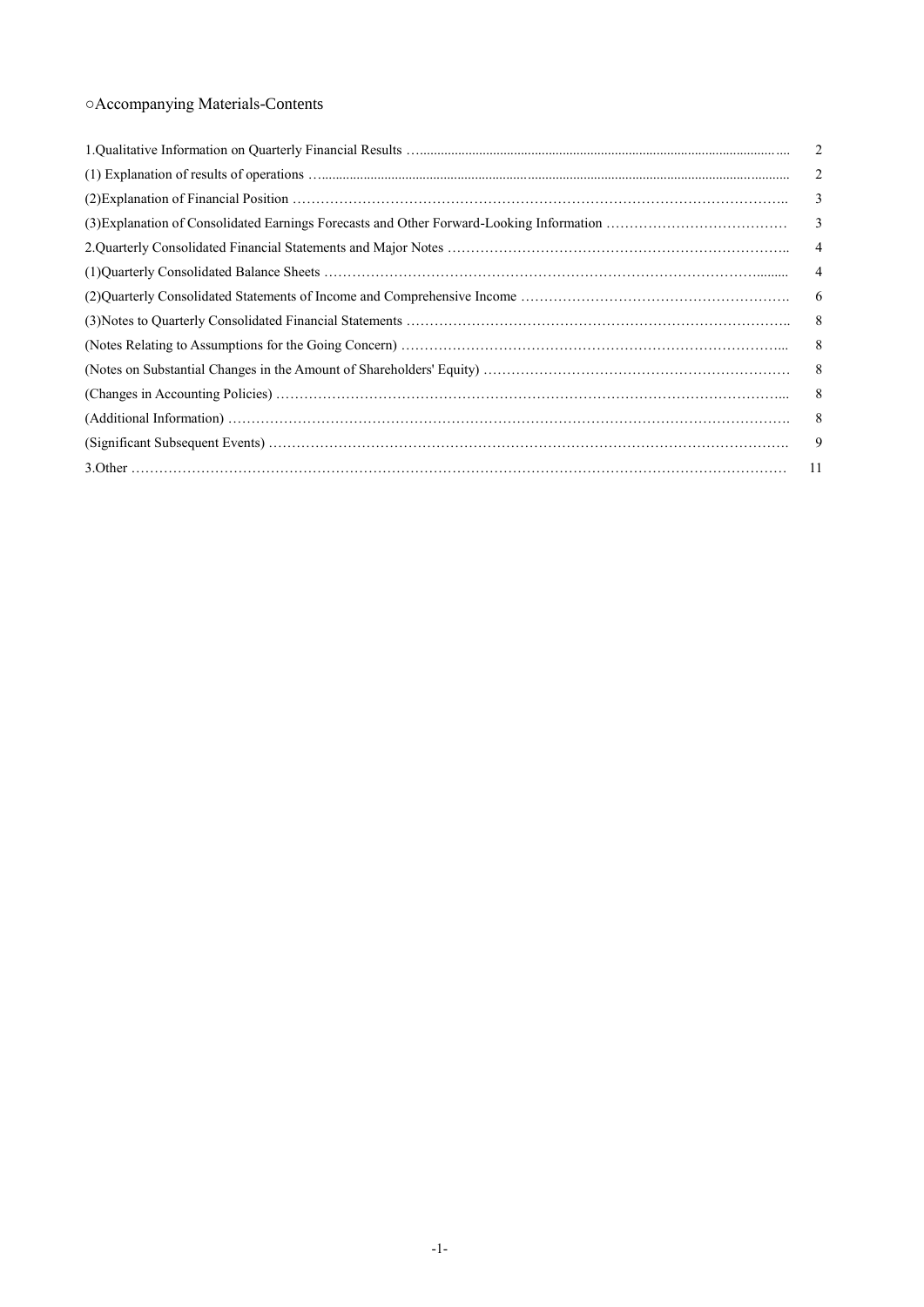## 1.Qualitative Information on Quarterly Financial Results

## (1)Explanation of results of operations

In the third quarter of the fiscal year under review (April 1, 2021 to December 31, 2021), the Japanese economy saw a decline in the number of new infectious diseases and the resumption of socio-economic activities due to the cancellation of the declaration of an emergency, due to the progress of vaccination for a new and prolonged pandemic of corona infectious diseases. However, the outlook remains uncertain, including for the global economy, due to factors such as the sharp rise in crude oil prices.

Under these circumstances, we formulated our third medium-term management plan (April 1, 2021 to March 31, 2024), "ad+ venture 70" (Adventure 70). As conventional business models and processes change dramatically depending on the New normal and DX, we have set 70 new targets to increase corporate value and are working to achieve the targets. To this end, we are working to optimize the allocation of management resources and create synergies among business segments and Group companies as a whole. As a concrete policy required in the era of post-corona, our Group aims to become a leading company in the "Life-related industries" (Note), an industry field that will play a central role in the future, and will advance initiatives to strengthen existing businesses and enter new businesses. Specifically, it refers to the following five fields (1) health and medical care (2) environment (including renewable energy) (3) life and welfare (4) agriculture (5) culture.

(NOTE)"Life-related industries" is a concept advocated by Professor Yoshinori Hiroi of Kyoto University

On July 1, 2021, Sanlemon Co., Ltd. which manufactures and sells mid-to-high-priced stuffed toys and OEMs, was made a subsidiary. The Group aims to create synergies and strengthen profitability by expanding its product lineup in existing businesses, developing new markets, and strengthening the Group's proposal capabilities. At the same time, by developing new product categories that lead to a healing of minds and health, the Group will strengthen the "Life-related industries"(3) life and welfare fields.

On November 30, 2021, the Company issued a plan to select the "Prime market" in the new market segment and to conform to the listing maintenance standards. The status of compliance with the listing maintenance standards of the prime market as of our transition record date does not satisfy the standards for the average daily trading value. However, we believe that moving to the prime market is essential to enhancing our business value, achieving sustainable growth and enhancing corporate value over the medium to long term. Based on this belief, we will take measures to satisfy the listing maintenance standards with respect to the average daily trading value. Accordingly, on the same day, the Company announced the "Notice of Conclusion of Share Exchange Agreement (Simplified Share Exchange) for Nakabayashi Co., Ltd. to make Kokusai Chart Co., Ltd. a wholly owned subsidiary." We plan to conduct a share exchange with an effective date of March 1, 2022. By making it a wholly owned subsidiary, we will improve our corporate value through streamlining our production system, strengthening existing areas, developing new products, utilizing human resources, speeding up decision-making, and reducing the cost of maintaining our public listing.

Net sales sales declined 0.7% year on year, while Operating profit and Ordinary profit also declined due to a deterioration in the cost of sales ratio caused by higher raw material prices and labor costs, as well as higher SG&A expenses.

In addition, Extraordinary income recorded 229 million yen, including Gain on sale of non-current assets, and Extraordinary losses recorded 320 million yen, including Provision for loss on Anti-Monopoly Act.

Consequently, Profit attributable to owners of parent amounted to 453 million yen.

Our Group's operating results for the first three quarters of the current fiscal year are as follows.

| Net sales                               | 45,425 million yen | (Down $0.7\%$ year on year) |
|-----------------------------------------|--------------------|-----------------------------|
| Operating profit                        | 796 million yen    | (Down 37.5% year on year)   |
| Ordinary profit                         | 1,241 million yen  | (Down 25.2% year on year)   |
| Profit attributable to owners of parent | 453 million yen    | (Down 49.7% year on year)   |

Operating results by segment are as follows.

①Business Process Solutions Business

In the BPO (Business Process Outsourcing) business, orders recovered due to various trial operations, active corporate novelty production and sales promotion campaigns as a result of the cancellation of the declaration of an emergency following the full-fledged immunization of a vaccine for Covid-19. Packaging materials also grew due to a recovery in consumer sentiment. Printing orders for New Year's cards and calendars have remained unchanged from the previous year. The library solutions business performed strongly, centered on outsourcing, such as counter operations from public libraries, and materials digitization operations.

On the other hand, orders for corporate notebooks and cash register rolls declined due to developments associated with the adoption of DX by companies and other entities.

Consequently, Net sales in this segment amounted to 24,096 million yen, down 0.8% from the first quarter of the previous fiscal year, and Operating profit amounted to 368 million yen, up 93.1% from the first quarter of the previous fiscal year.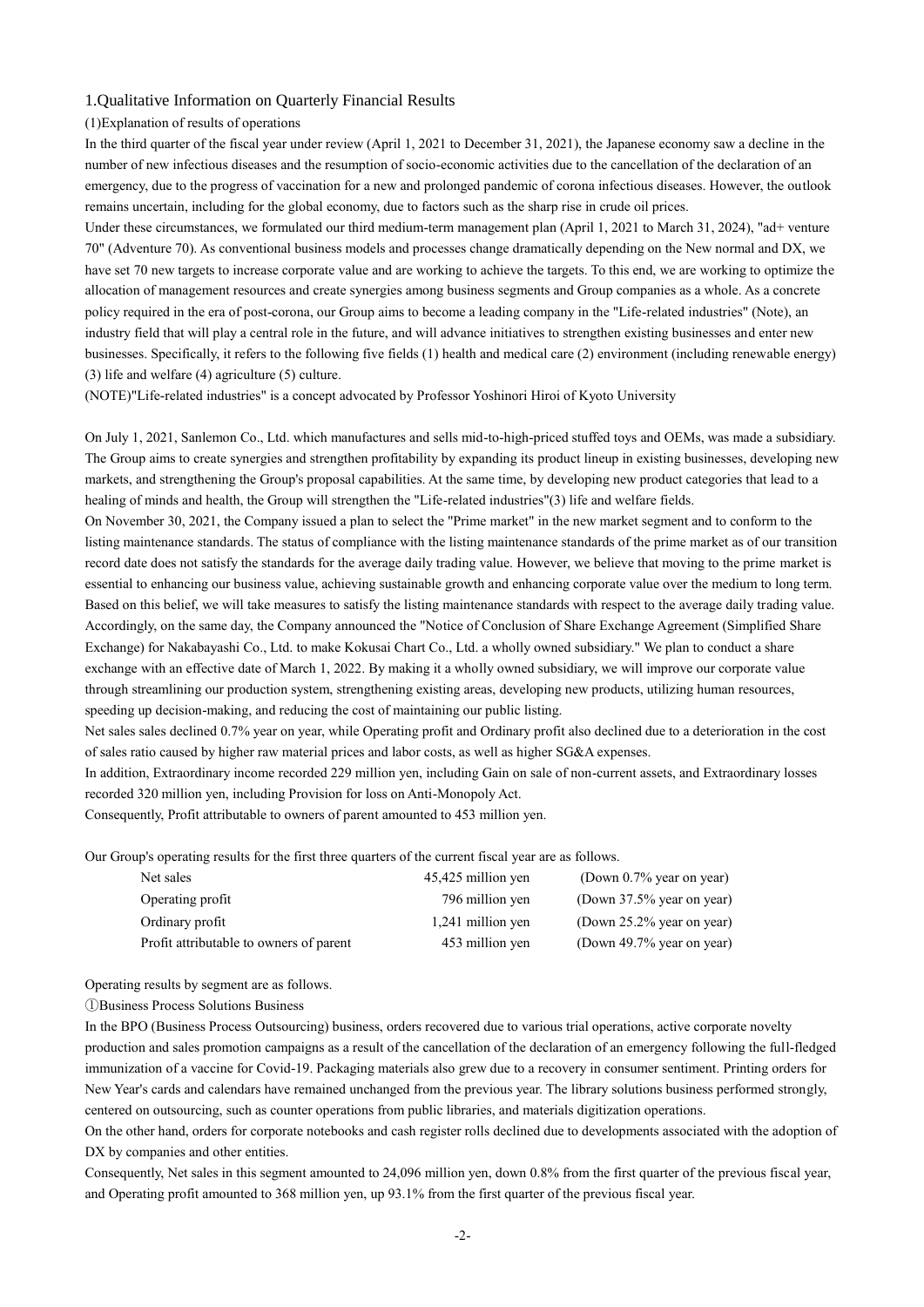②Consumer Communications Business

Sanlemon Co., Ltd. which was acquired in July 2021, was included in the scope of consolidation from the second quarter of the fiscal year under review, and sales to tourism facilities such as theme parks and veterinary gardens contributed. Paper products such as files and notebooks performed strongly, partly due to the resumption of school classes. Despite efforts to strengthen digital-related products such as tablet-related products such as new iPad and PC-Mouse, sales declined partly due to the impact of the worldwide shortage of semiconductors and the end of demand for remote work-related products. With respect to the commercial notebook, profits have decreased due to factors such as the deduction of the expected amount of returns from sales in accordance with the adoption of the accounting standard for revenue recognition. Overall, Operating profit declined due in part to rising raw material prices and the weak yen.

Consequently, Net sales in this business was 15,027 million yen (up 0.5% from the same quarter of the previous year) and Operating profit was 387 million yen (down 55.4% from the same quarter of the previous year).

③Office Appliances Business

Although office shredders and large shredders and crushers continued to be sluggish due to companies curbing capital investment and the shift to DX in the Corona disaster, maintenance and inspection operations continued to recover due to a recovery in the percentage of employees coming to the office.

Layout changes aimed at improving the office environment and measures to reduce spill remain active, and low-party sales are favorable.

Consequently, Net sales in this business was 5,110 million yen (down 1.1% year-on-year) and Operating profit was 275 million yen (down 2.7% year-on-year).

### ④Energy Business

Wooden biomass power generation saw declines in Net sales and Operating profit due to lower unit selling prices with premiums. Solar power generation performed well.

Consequently, Net sales in this business was 1,144 million yen (down 11.1% from the same quarter of the previous year) and Operating profit was 53 million yen (down 72.4% from the same quarter of the previous year).

### ⑤Other

This segment includes the vegetable plant business and the Garlic Farm Business. Net sales was 47 million yen(down 38.8% from the same quarter of the previous year) and the operating loss was 32 million yen(operating loss of 30 million yen from the same quarter of the previous year).

## (2)Explanation of Financial Position

(Assets)

Current assets increased by 1,478 million yen from the end of the previous fiscal year to 29,794 million yen. This was mainly due to decreases of 1,619 million yen in Notes and accounts receivable - trade, which outweighed increases of 1.603 billion yen in Merchandise and finished goods, 445 million yen in Cash and deposits, and 398 million yen in Work in process.

Non-current assets decreased by 214 million yen from the end of the previous fiscal year to 28,582 million yen. This was mainly due to decreases of 363 million yen in machinery, equipment and vehicles and 129 million yen in buildings and structures, despite an increase of 288 million yen in Construction in progress.

As a result, total assets at the end of the third quarter of the current fiscal year increased by 1,263 million yen from the end of the previous fiscal year to 58,377 million yen.

(Liabilities)

Current liabilities increased by 2,253 million yen from the end of the previous fiscal year to 19,627 million yen. This was mainly due to decreases of 644 million yen in Income taxes payable and 555 million yen in Notes and accounts payable - trade, despite an increase of 3,466 million yen in Short-term borrowings.

Non-current liabilities decreased by 951 million yen from the end of the previous fiscal year to 10,741 million yen. This was mainly due to a decline of 925 million yen in Long-term borrowings.

Consequently, Total liabilities at the end of the third quarter of the current fiscal year increased by 1.301 billion yen from the end of the previous fiscal year to 30,369 million yen.

(Net assets)

Total net assets decreased by 38 million yen from the end of the previous fiscal year to 28.007 billion yen. This was mainly due to a 132 million yen decline in Retained earnings, despite a 72 million yen rise in Non-controlling interests.

Due to a decrease in net assets and an increase in total assets, the equity ratio at the end of the third quarter of the fiscal year under review was 44.0%, down 1.2 percentage points from the end of the previous fiscal year.

(3)Explanation of Consolidated Earnings Forecasts and Other Forward-Looking Information

The earnings forecast announced on May 14, 2021 has not been revised.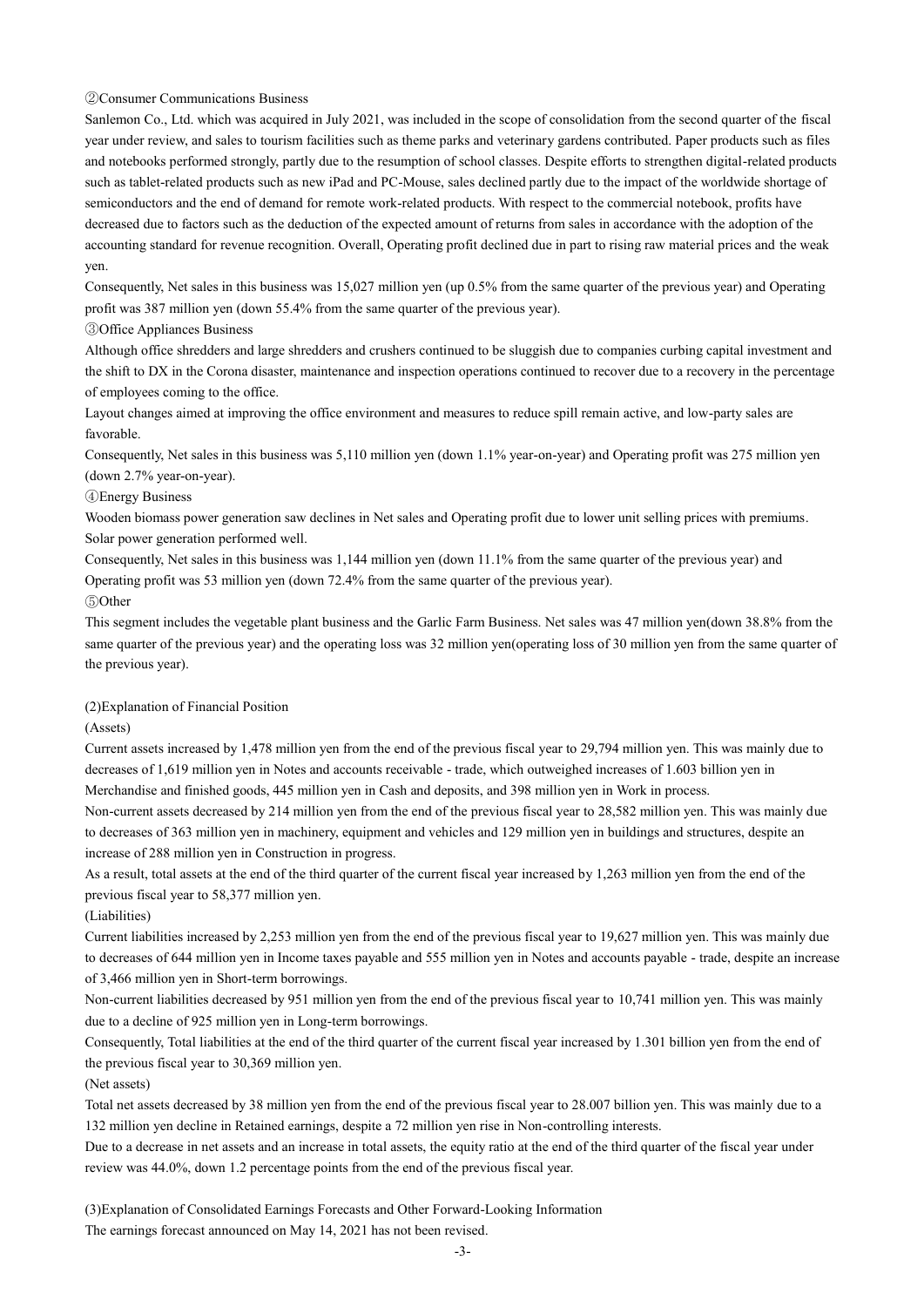# 2. **Quarterly Consolidated Financial Statements and Major Notes**

## (1) **Quarterly Consolidated Balance Sheets**

|                                        |                      | (Millions of yen)       |
|----------------------------------------|----------------------|-------------------------|
|                                        | As of March 31, 2021 | As of December 31, 2021 |
| Assets                                 |                      |                         |
| Current assets                         |                      |                         |
| Cash and deposits                      | 6,467                | 6,913                   |
| Notes and accounts receivable - trade  | 11,660               | 10,041                  |
| Merchandise and finished goods         | 5,572                | 7,175                   |
| Work in process                        | 757                  | 1,156                   |
| Raw materials and supplies             | 1,510                | 1,764                   |
| Other                                  | 2,353                | 2,746                   |
| Allowance for doubtful accounts        | (5)                  | (3)                     |
| Total current assets                   | 28,315               | 29,794                  |
| Non-current assets                     |                      |                         |
| Property, plant and equipment          |                      |                         |
| Buildings and structures, net          | 7,592                | 7,463                   |
| Machinery, equipment and vehicles, net | 5,034                | 4,671                   |
| Land                                   | 10,042               | 10,151                  |
| Construction in progress               | 28                   | 316                     |
| Other, net                             | 211                  | 183                     |
| Total property, plant and equipment    | 22,910               | 22,786                  |
| Intangible assets                      |                      |                         |
| Goodwill                               | 498                  | 483                     |
| Other                                  | 260                  | 235                     |
| Total intangible assets                | 759                  | 719                     |
| Investments and other assets           |                      |                         |
| Investment securities                  | 2,876                | 2,824                   |
| Retirement benefit asset               | 783                  | 876                     |
| Deferred tax assets                    | 476                  | 422                     |
| Other                                  | 1,000                | 967                     |
| Allowance for doubtful accounts        | (9)                  | (14)                    |
| Total investments and other assets     | 5,128                | 5,076                   |
| Total non-current assets               | 28,797               | 28,582                  |
| Total assets                           | 57,113               | 58,377                  |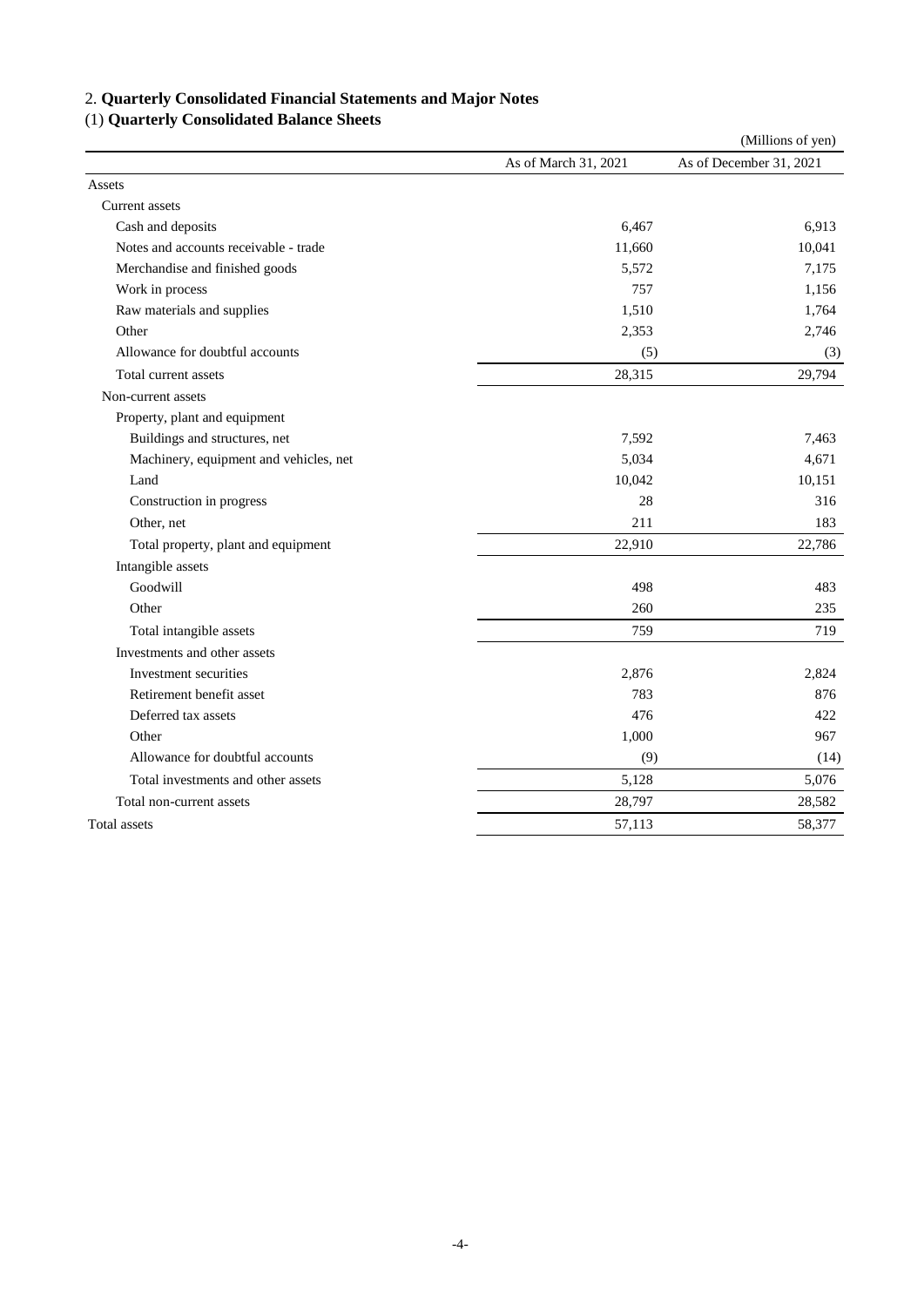|                                                       |                      | (Millions of yen)       |
|-------------------------------------------------------|----------------------|-------------------------|
|                                                       | As of March 31, 2021 | As of December 31, 2021 |
| Liabilities                                           |                      |                         |
| <b>Current liabilities</b>                            |                      |                         |
| Notes and accounts payable - trade                    | 5,908                | 5,353                   |
| Short-term borrowings                                 | 4,753                | 8,220                   |
| Accounts payable - other                              | 3,032                | 2,862                   |
| Accrued expenses                                      | 456                  | 426                     |
| Income taxes payable                                  | 872                  | 228                     |
| Provision for bonuses                                 | 854                  | 318                     |
| Provision for loss on Anti-Monopoly Act               |                      | 310                     |
| Other                                                 | 1,495                | 1,907                   |
| Total current liabilities                             | 17,373               | 19,627                  |
| Non-current liabilities                               |                      |                         |
| Long-term borrowings                                  | 7,697                | 6,772                   |
| Retirement benefit liability                          | 3,344                | 3,304                   |
| Deferred tax liabilities                              | 345                  | 362                     |
| Other                                                 | 305                  | 302                     |
| Total non-current liabilities                         | 11,693               | 10,741                  |
| <b>Total liabilities</b>                              | 29,067               | 30,369                  |
| Net assets                                            |                      |                         |
| Shareholders' equity                                  |                      |                         |
| Share capital                                         | 6,666                | 6.666                   |
| Capital surplus                                       | 8,761                | 8,767                   |
| Retained earnings                                     | 10,965               | 10,833                  |
| Treasury shares                                       | (1,530)              | (1,511)                 |
| Total shareholders' equity                            | 24,863               | 24,756                  |
| Accumulated other comprehensive income                |                      |                         |
| Valuation difference on available-for-sale securities | 763                  | 741                     |
| Deferred gains or losses on hedges                    | 27                   | 5                       |
| Foreign currency translation adjustment               | 80                   | 115                     |
| Remeasurements of defined benefit plans               | 86                   | 91                      |
| Total accumulated other comprehensive income          | 957                  | 954                     |
| Non-controlling interests                             | 2,225                | 2,297                   |
| Total net assets                                      | 28,046               | 28,007                  |
| Total liabilities and net assets                      | 57,113               | 58,377                  |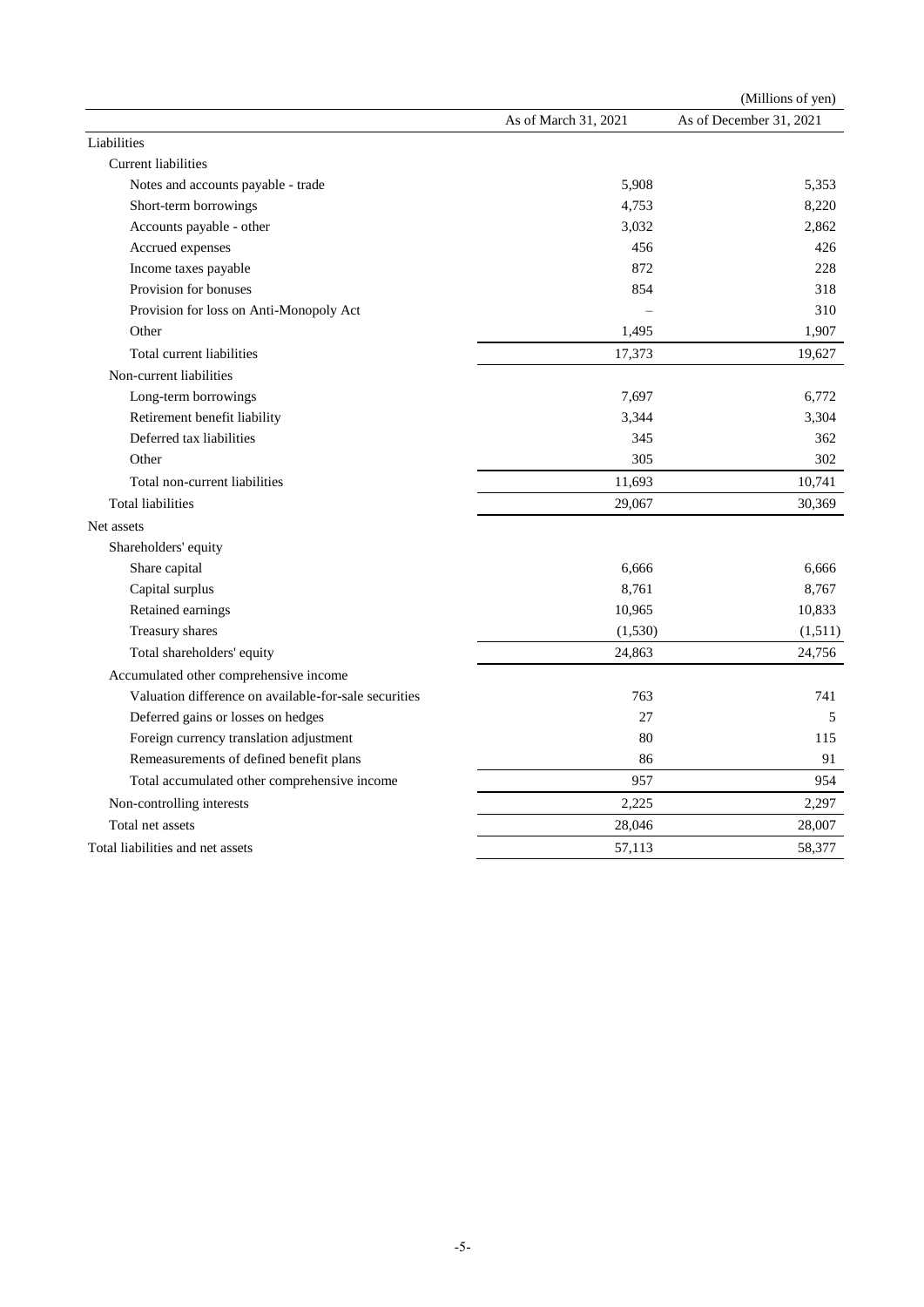## (2)**Quarterly Consolidated Statements of Income and Comprehensive Income Quarterly Consolidated Statements of Income**

| (First nine-month period of fiscal year under review) |                   | (Millions of yen) |
|-------------------------------------------------------|-------------------|-------------------|
|                                                       | Nine months ended | Nine months ended |
|                                                       | December 31, 2020 | December 31, 2021 |
| Net sales                                             | 45,761            | 46,425            |
| Cost of sales                                         | 33,785            | 33,825            |
| Gross profit                                          | 11,975            | 11,600            |
| Selling, general and administrative expenses          | 10,700            | 10,804            |
| Operating profit                                      | 1,275             | 796               |
| Non-operating income                                  |                   |                   |
| Rental income                                         | 126               | 136               |
| Dividend income                                       | 63                | 64                |
| Insurance claim income                                | 102               | 229               |
| Other                                                 | 230               | 148               |
| Total non-operating income                            | 523               | 579               |
| Non-operating expenses                                |                   |                   |
| Interest expenses                                     | 59                | 50                |
| Miscellaneous expenses of assets for rent             | 34                | 60                |
| Other                                                 | 45                | 23                |
| Total non-operating expenses                          | 139               | 134               |
| Ordinary profit                                       | 1,659             | 1,241             |
| Extraordinary income                                  |                   |                   |
| Gain on sale of non-current assets                    | $\overline{c}$    | 227               |
| Gain on sale of investment securities                 | $\overline{c}$    | 1                 |
| Total extraordinary income                            | $\overline{4}$    | 229               |
| <b>Extraordinary losses</b>                           |                   |                   |
| Loss on disposal of non-current assets                | 29                | 2                 |
| Loss on sale of investment securities                 |                   | 1                 |
| Loss on valuation of investment securities            | $\mathbf{1}$      | 6                 |
| Provision for loss on Anti-Monopoly Act               |                   | 310               |
| Total extraordinary losses                            | 30                | 320               |
| Profit before income taxes                            | 1,634             | 1,150             |
| Income taxes - current                                | 496               | 424               |
| Income taxes - deferred                               | 113               | 123               |
| Total income taxes                                    | 610               | 548               |
| Profit                                                | 1,023             | 601               |
| Profit attributable to non-controlling interests      | 123               | 148               |
| Profit attributable to owners of parent               | 900               | 453               |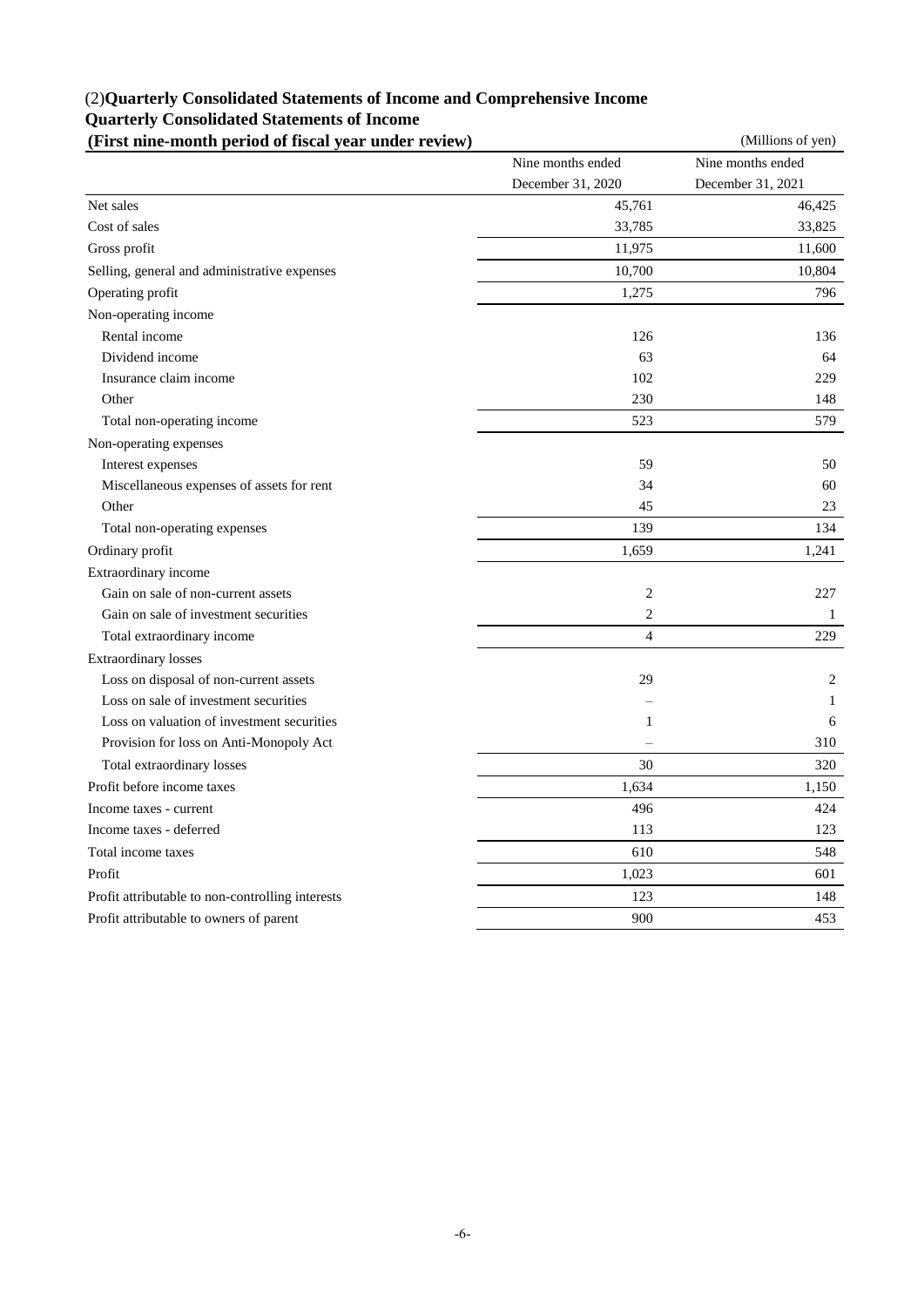## **Consolidated Statements of Comprehensive Income (First nine-month period of fiscal year under review)** (Millions of yen)

| $(1.15)$ there invited perfour of figure $(1.10)$ and $(1.10)$ |                   |                   |
|----------------------------------------------------------------|-------------------|-------------------|
|                                                                | Nine months ended | Nine months ended |
|                                                                | December 31, 2020 | December 31, 2021 |
| Profit                                                         | 1,023             | 601               |
| Other comprehensive income                                     |                   |                   |
| Valuation difference on available-for-sale securities          | 308               | (36)              |
| Deferred gains or losses on hedges                             | (32)              | (21)              |
| Foreign currency translation adjustment                        | (1)               | 35                |
| Remeasurements of defined benefit plans, net of tax            | (7)               | 6                 |
| Total other comprehensive income                               | 267               | (16)              |
| Comprehensive income                                           | 1,290             | 584               |
| Comprehensive income attributable to                           |                   |                   |
| Comprehensive income attributable to owners of parent          | 1,132             | 449               |
| Comprehensive income attributable to non-controlling interests | 158               | 135               |
|                                                                |                   |                   |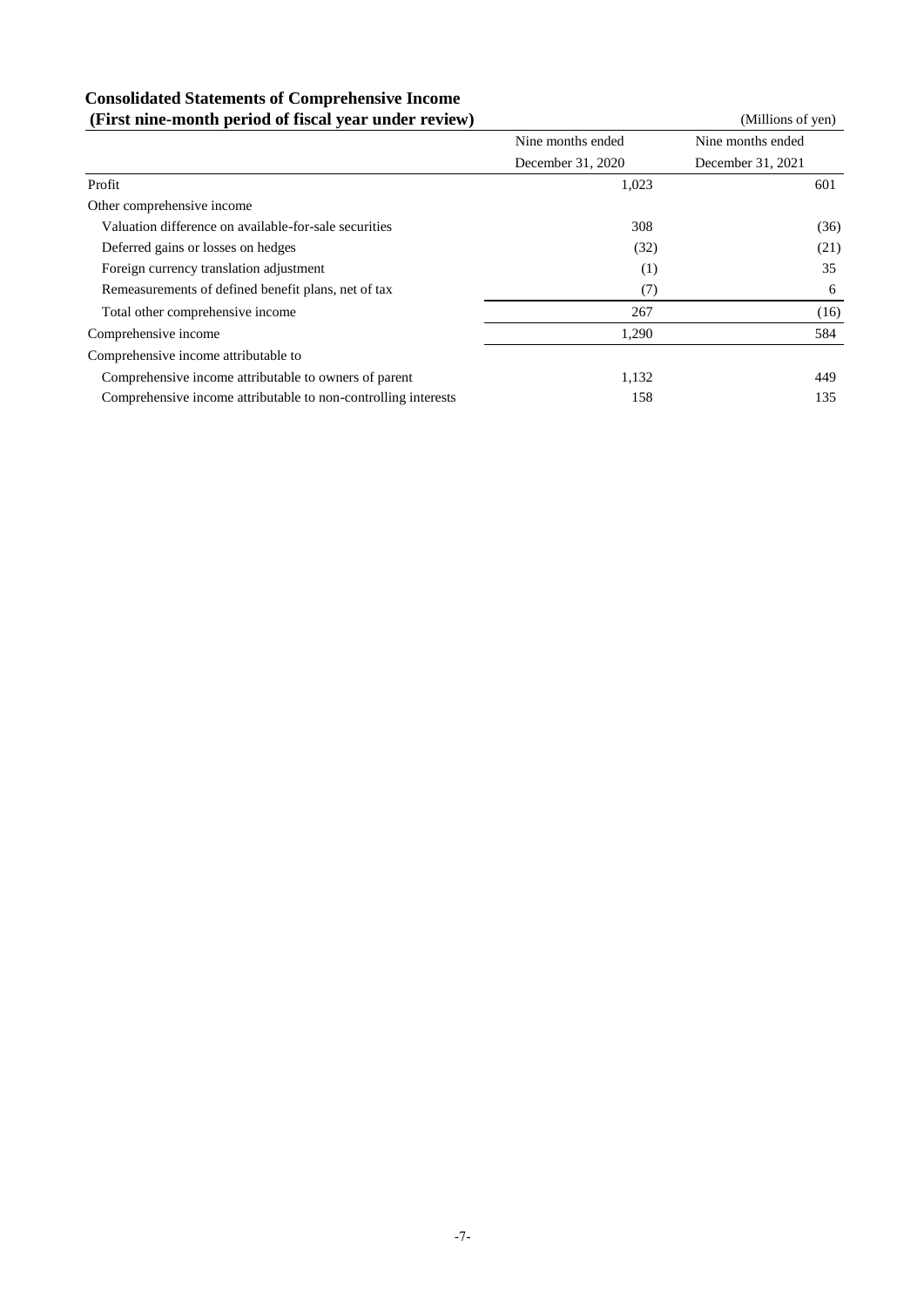#### (3)Notes to Quarterly Consolidated Financial Staetements

(Notes Relating to Assumption for the Going Concern) Not applicable.

(Notes on Significant Changes in the Amount of Shareholders' equity) Not applicable.

### (Changes in Accounting Policies)

(Application of Accounting Standard for Revenue Recognition)

The Company adopted the "Accounting Standard for Revenue Recognition" (ASBJ Statement No. 29, March 31, 2020, hereinafter referred to as the "Accounting Standard for Revenue Recognition") from the beginning of the first quarter of the current fiscal year and recognized revenue when control of promised goods or services is transferred to customers in an amount that is expected to be received in exchange for those goods or services. As a result, for transactions where variable consideration is included in the consideration in the contract with the customer, variable consideration is included in the transaction price only to the extent that it is probable that a significant reduction in the recorded revenue will not occur by the time the uncertainty regarding the amount of the variable consideration is resolved.

In addition, freight, packing costs, and sales promotion expenses, which were previously recorded in Selling, general and administrative expenses, are deducted from Net sales.

With regard to the application of the revenue recognition accounting standard, the transitional treatment stipulated in the provisions of paragraph 84 of the Accounting Standard for Revenue Recognition is applied. The cumulative effect of retrospective application of the new accounting policy prior to the beginning of the first quarter of the current fiscal year is adjusted to Retained earnings at the beginning of the first quarter of the current fiscal year, and the new accounting policy is applied from the beginning of the current fiscal year. However, the new accounting policy has not been applied retrospectively to contracts for which the method set forth in paragraph 86 of the Revenue Recognition Accounting Standard has been applied and substantially all revenue amounts have been recognized in accordance with previous treatment prior to the beginning of the first quarter of the current fiscal year.

Consequently, Net sales decreased by 213 million yen, Selling, general and administrative expenses decreased by 118 million yen and Operating profit, Ordinary profit and Profit before income taxes decreased by 94 million yen for the third quarter of the current fiscal year. In addition, the balance of Retained earnings at the beginning of the fiscal year under review decreased by 17 million yen. (Application of Accounting Standard for Fair Value Measurement)

The Accounting Standard for Fair Value Measurement (ASBJ Statement No. 30, July 4, 2019, hereinafter referred to as the "Accounting Standard for Calculation of Fair Value") and other standards were applied from the beginning of the first quarter of the current fiscal year, and in accordance with the transitional treatment stipulated in paragraph 19 of the Accounting Standard for Calculation of Fair Value and paragraph 44-2 of the Accounting Standard for Financial Instruments (ASBJ Statement No. 10, July 4, 2019), the new accounting policy stipulated by the Accounting Standard for Calculation of Fair Value will be applied in the future. This change did not have a material impact on the quarterly consolidated financial statements.

#### (Additional Information)

(Accounting Estimates for the Impact of Infections of COVID-19)

There were no material changes in the accounting estimates for the impact of COVID-19 described in the previous fiscal year's securities report.

However, there is a high degree of uncertainty regarding the impact of the spread of the new Corona contagious disease, and if the contagion further expands in the future, it may affect the Group's financial condition and results of operations.

#### (On-site Inspection by the Fair Trade Commission)

On October 8, 2019, we received an on-site inspection by the Fair Trade Commission for alleged violations of the Antimonopoly Law with regard to the bidding by the Japan Pension Service, and since then we have cooperated fully in the inspection of the Commission. On November 4, 2021, we received a written notice of the hearing pursuant on the written cease and desist order (draft) based on the Antimonopoly Act and the written payment order for surcharge (draft) from the Comittee. Based on this notice, 310 million yen was recorded in extraordinary losses as Provision for loss on Anti-Monopoly Act in the third quarter of the current fiscal year.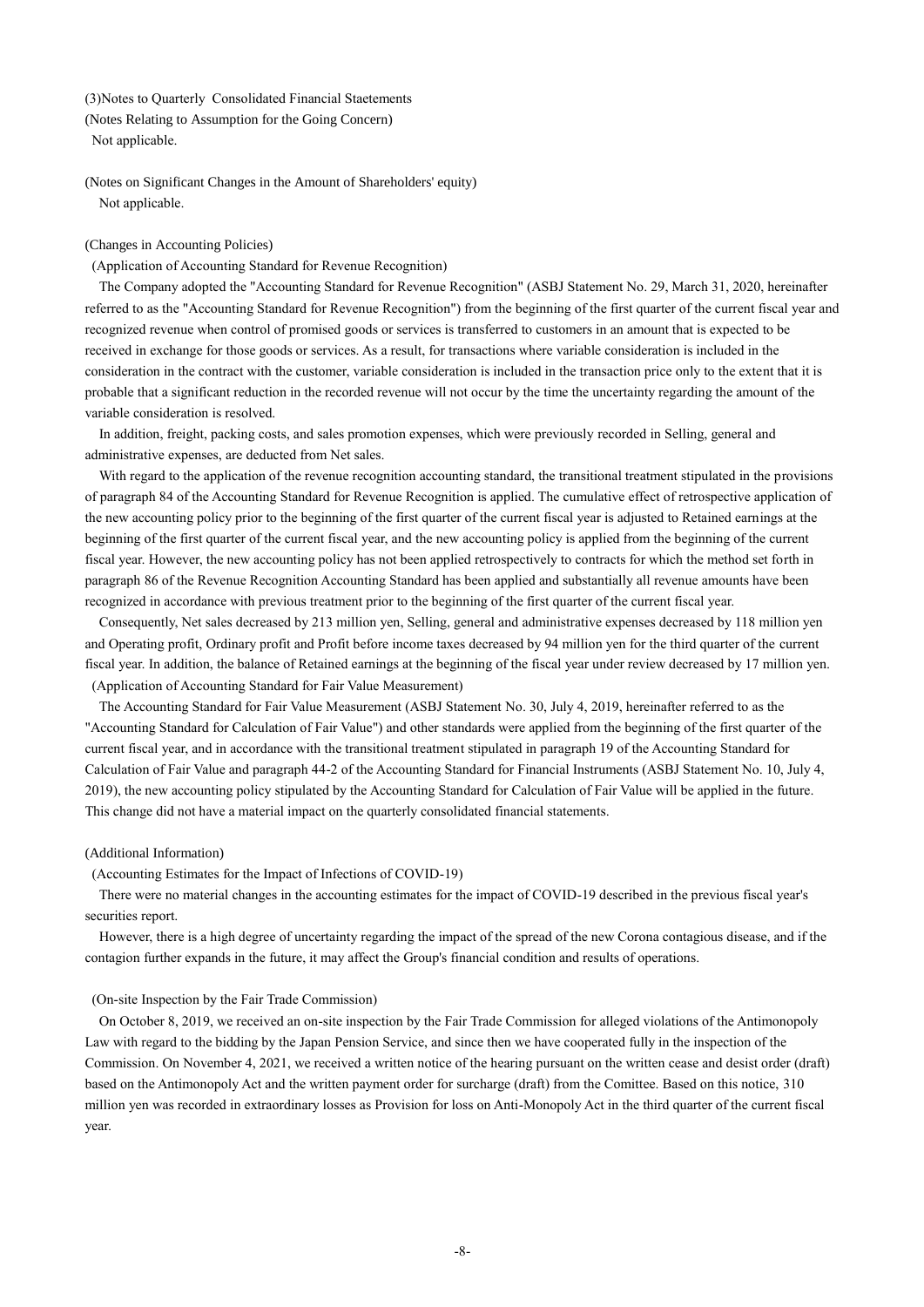(Significant Subsequent Events)

(Made a wholly owned subsidiary through a simple share exchange)

At a meeting of the Board of Directors held on November 30, 2021, we resolved to conduct a share exchange (the "Share Exchange") in which we became the wholly-owned parent company of the Share Exchange and Kokusai Chart Co., Ltd. (the "Kokusai Chart") became a wholly-owned subsidiary of the Share Exchange, and the two companies entered into a share exchange agreement (the "Share Exchange Agreement") with respect to the Share Exchange. Pursuant to the provisions of Paragraph 2 of Article 796 of the Companies Act, we have obtained the approval of this Shareholder Exchange Agreement through the simplified share exchange procedures that do not require approval by a resolution of the shareholders' meeting, and in the Kokusai chart, at the extraordinary general meeting of shareholders on the Kokusail Chart held on January 28, 2022. The effective date of this share exchange is scheduled to be March 1, 2022.

(1) Outline of the Share Exchange

① Name and business of the wholly-owned subsidiary through share exchange

Name of wholly-owned subsidiary: Kokusai Chart Co., Ltd.

Business content : label paper, measuring paper, various consumables and parts for recorders, Development, manufacture and sale of temperature and wetness recorders, recording papers for outdoor meter reading, etc.

② Purpose of the Share Exchange

- ・Raising production efficiency
- ・Strengthen existing areas
- ・Development of new products
- ・Human resources management system
- ・To accelerate decision-making and reduce listing maintenance costs
- ③ Class of Shares and Exchange Ratio and Number of Shares Delivered

|                                                   | We                                             | Kokusai Chart             |
|---------------------------------------------------|------------------------------------------------|---------------------------|
|                                                   | (Wholly-owned parent company                   | (Wholly owned subsidiary) |
|                                                   | after share-for-share exchange)                | through share exchange)   |
| Allocation ratio pertaining to the Share Exchange |                                                | 0.62                      |
| Number of shares to be delivered through the      | 1,810,362 shares of our common stock (planned) |                           |
| Share Exchange                                    |                                                |                           |

(Note 1) Allocation ratio of stocks

0.62 shares of our common stock (the "Shares") will be allotted and delivered for each Kokusai Chart Share. However, we will not allocate shares of Kokusai Chart shares (3,080,000 shares as of November 30, 2021) through the Share Exchange.

(Note 2) Number of shares of the Company to be delivered through the Share Exchange

At the time of the Share Exchange, we will allocate the number of our Shares calculated on the basis of the Share Exchange Ratio in lieu of the Kokusai Chart Shares held by us to the Shareholders of the Kokusai Chart immediately prior to the time we acquire all of the outstanding Shares on the Kokusai Chart (except for the Kokusai Chart Shares held by us, which are the Shareholders after the cancellation of Treasury shares described below, and excluding us).

The Kokusai Chart is scheduled to cancel all Treasury shares (including Treasury shares acquired by the Kokusai Chart through the purchase of shares relating to the Share Purchase Demand to be exercised pursuant to the provisions of Article 785, Paragraph 1 of the Companies Act at the time of the Share Exchange) held at the time immediately prior to the Base Time as of the last day of the Base Time, provided that this Share Exchange Agreement has been approved at the Extraordinary General Meeting of Shareholders by a resolution of the Board of Directors to be held on or before the Effective Date of the Share Exchange and this Share Exchange Agreement has not been cancelled and no reason has arisen to invalidate this Share Exchange Agreement. The total number of our shares to be allocated through the Share Exchange may be revised in the future due to reasons such as the repurchase and retirement of Treasury shares on the Kokusai Chart.

In addition, all of our shares to be delivered upon the Share Exchange will be appropriated for Treasury shares held by us, and we do not plan to issue any new shares.

④ The grounds and reasons for the allotment relating to the Share Exchange;

We and the Kokusai Chart, in order to ensure fairness and appropriateness in the calculation of the Share Exchange Ratio described in ③ "Class of Shares and Exchange Ratio and Number of Shares Delivered" above, each of them individually requested a third-party calculation organization independent from both companies to calculate the Share Exchange Ratio. We selected Resona Bank, Ltd. as a financial advisor, Bellda Consulting Co., Ltd. as a third-party calculation organization, and Kokusai Chart selected AGS Consulting Co., Ltd. as a financial advisor and a third-party calculation organization.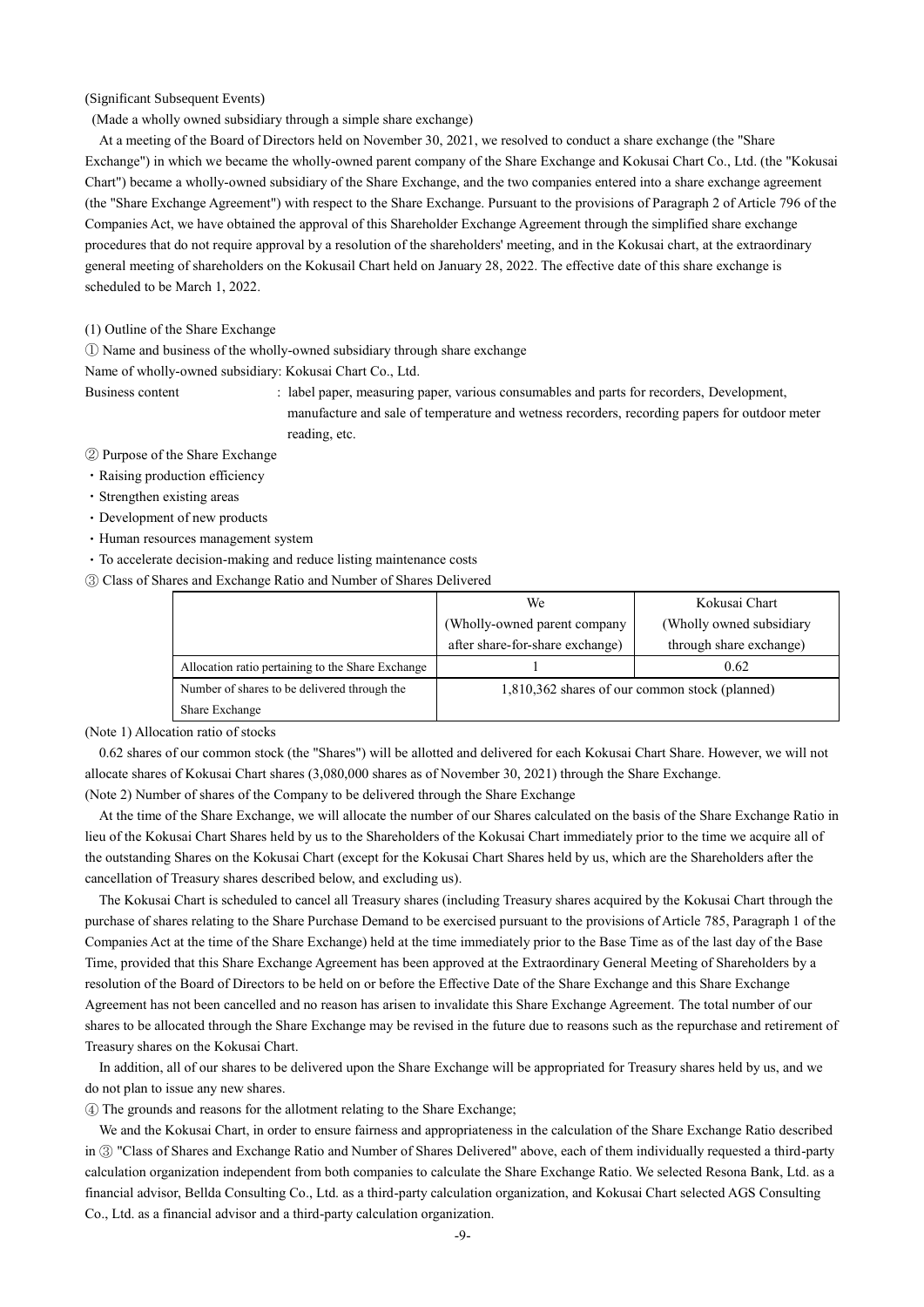We have also selected Yodoyabashi & Yamagami Legal Professional Corporation as legal advisors, and Nagasawa General Law Office as legal advisors independent from both companies in the Kokusai Chart.

We and the Kokusai Chart have carefully examined the two companies based on the results of due diligence conducted on each other, referring to the results of the calculation of the share exchange ratio submitted by their respective third-party calculation organizations. After comprehensively considering factors such as the financial condition, performance trends and future prospects of the two companies, as well as stock price trends, both companies have carefully discussed and negotiated the share exchange ratio. As a result, we and the Kokusai Chart concluded that the Share Exchange Ratio was reasonable for each shareholder. Therefore, at the Board of Directors meeting of both companies held on November 30, 2021, it was decided that the Share Exchange Ratio would be used to conduct the Share Exchange and the Share Exchange Agreement was concluded between the two companies.

#### (2) Summary of accounting treatment to be implemented

In accordance with the "Accounting Standard for Business Combinations" (Accounting Standards Board of Japan (ASBJ) Statement No. 21) and the "Guidance on Accounting Standard for Business Combinations and Accounting Standard for Business Divestitures" (ASBJ Guidance No. 10), transactions under common control are scheduled to be accounted for as transactions with non-controlling shareholders.